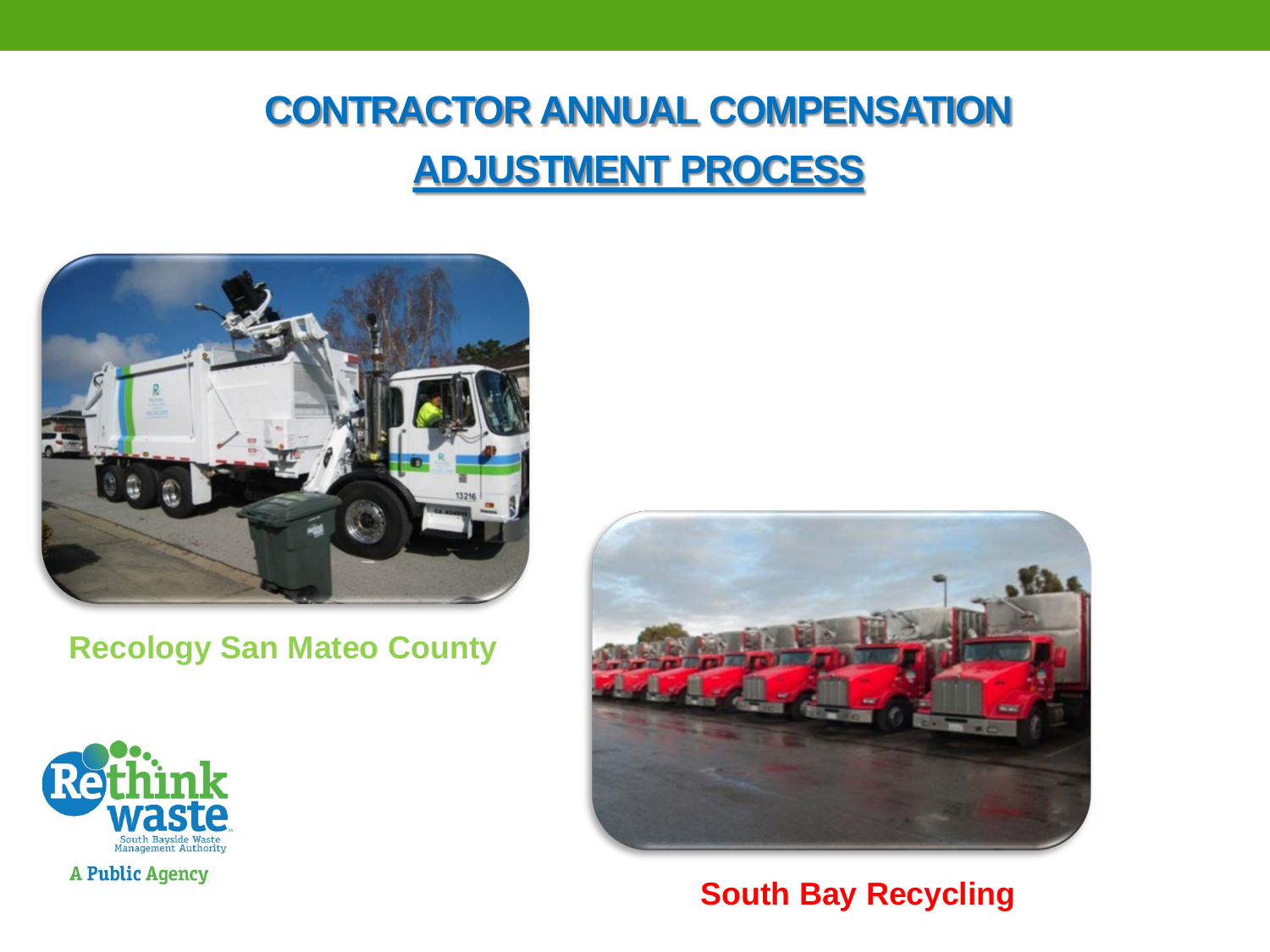### **Overview**

- **Overview of Annual Contractor Compensation Adjustment Process**
	- **Schedule**
	- **Recology Compensation Summary**
	- **Total Collection Revenue Requirement Including Shoreway**
	- **Contractor Annual Cost Adjustment Process**
	- **Cost Allocation Process**
	- **Total Revenue Requirement (includes Member Agency specific adjustments plus other pass through costs)**
	- **Revenue Reconciliation**

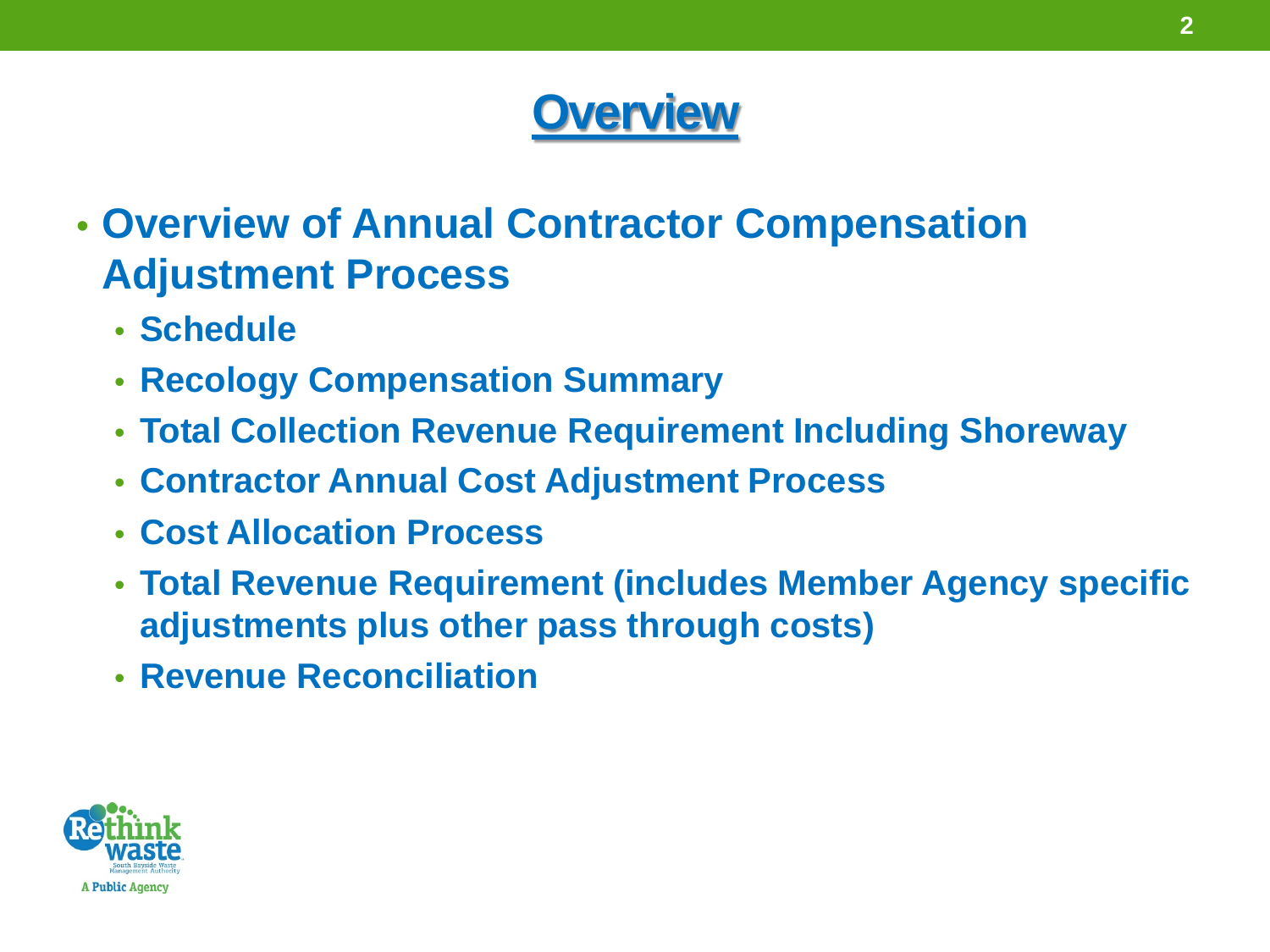

| <b>Due Date</b>    | <b>Milestone</b>                                                  |
|--------------------|-------------------------------------------------------------------|
| June 14, 2013      | Recology 2014 Compensation Application Submitted to Member        |
|                    | Agencies and SBWMA                                                |
| July 8, 2013       | Comments and Questions from SBWMA and Member Agencies due to      |
|                    | Recology                                                          |
| August 16, 2013    | <b>SBWMA Draft Report Issued to Member Agencies</b>               |
| August 30, 2013    | Member Agencies Written Comments Due to SBWMA                     |
| September 12, 2013 | SBWMA Special Board Meeting: Presentation by Staff and Discussion |
| September 19, 2013 | <b>SBWMA</b> Issues Final Report to Board                         |
| September 26, 2013 | SBWMA Board Meeting: Consideration of Final Report                |

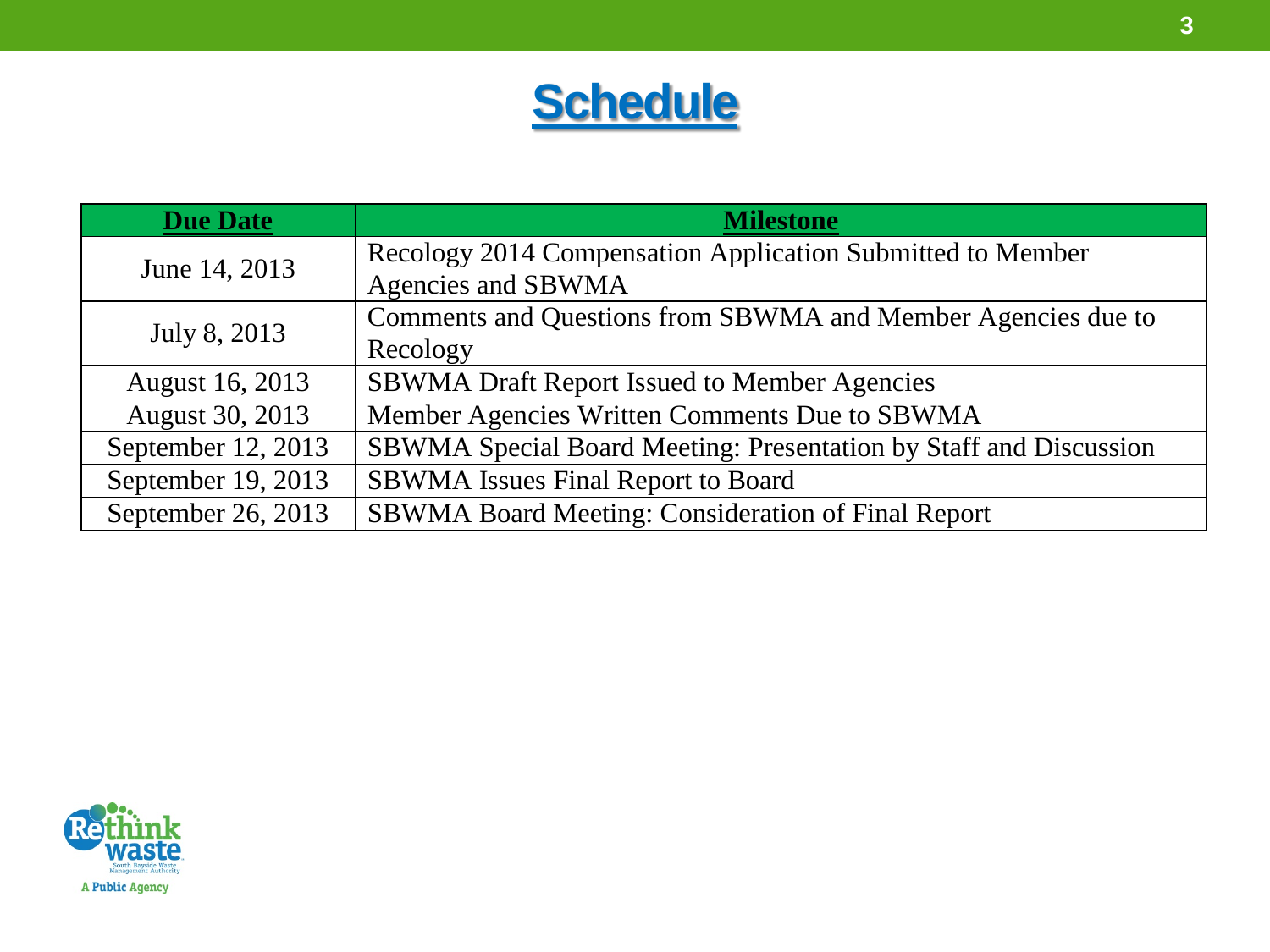# **Recology Compensation Summary**

| <b>RECOLOGY COMPENSATION SUMMARY</b>       |                                         | 2013         | 2014         | 2013 vs. 2014             |            |          |
|--------------------------------------------|-----------------------------------------|--------------|--------------|---------------------------|------------|----------|
|                                            |                                         | <b>Costs</b> | <b>Costs</b> | % of Total<br><b>Cost</b> | \$ Change  | % Change |
| <b>Total Annual Cost of Operations</b>     |                                         | 49, 365, 638 | 49,998,504   | 86.8%                     | 632,865    | 1.3%     |
|                                            | <b>Profit</b>                           | 5,182,028    | 5,248,462    | 9.1%                      | 66,433     | 1.3%     |
|                                            | <b>Operating Ratio</b>                  | 90.5%        | 90.5%        |                           |            |          |
| <b>Total Operating Costs</b>               |                                         | 54, 547, 667 | 55,246,965   | 96.0%                     | 699,299    | 1.3%     |
|                                            | <b>Contractor Pass-Through Costs</b>    |              |              |                           |            |          |
|                                            | <b>Interest Expense</b>                 | 2,498,648    | 2,224,726    | 3.9%                      | (273, 922) | $-11.0%$ |
|                                            | Interest Expense on Implementation Cost | 82,589       | 73,498       | 0.1%                      | (9,091)    | $-11.0%$ |
| Contract Changes to Hillsborough           |                                         | (406, 737)   | (416, 446)   | $-0.7\%$                  | (9,709)    | 2.4%     |
| <b>Total Contractor Pass-Through Costs</b> |                                         | 2,174,500    | 1,881,778    | 3.3%                      | (292, 722) | $-13.5%$ |
| <b>BASE CONTRACTOR'S COMPENSATION</b>      |                                         | 56,722,167   | 57,128,743   | 99.2%                     | 406,577    | 0.7%     |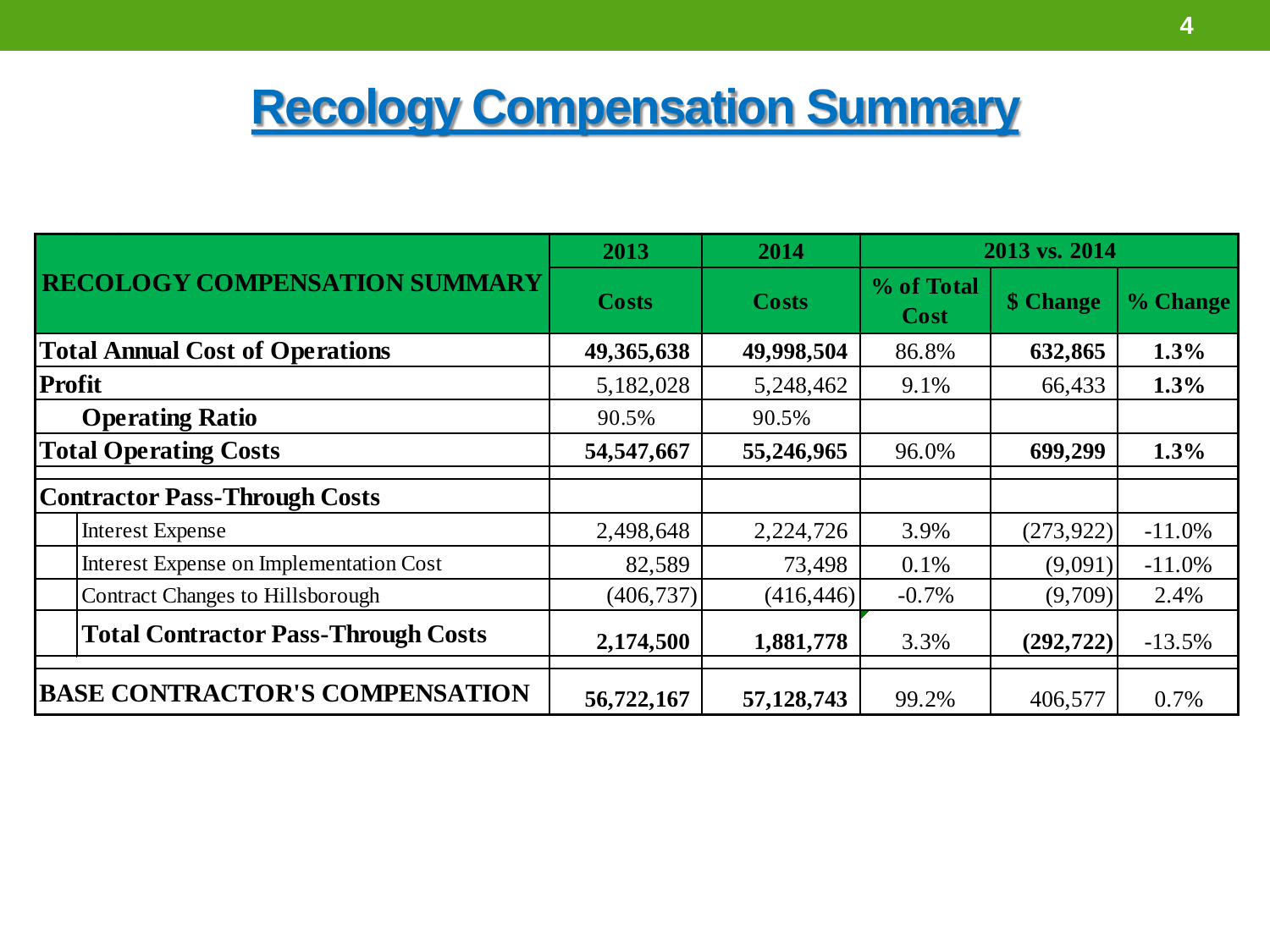# **Total Collection Revenue Requirement Including Shoreway**

| SBWMA SERVICE AREA - TOTAL REVENUE REQUIREMENT INCLUDING SHOREWAY - 2014 (estimate)    |                                           |                      |                                                                                           |                |                                        |     |                                                                                            |
|----------------------------------------------------------------------------------------|-------------------------------------------|----------------------|-------------------------------------------------------------------------------------------|----------------|----------------------------------------|-----|--------------------------------------------------------------------------------------------|
|                                                                                        | <b>SHOREWAY TIPPING FEES</b>              |                      |                                                                                           |                |                                        |     |                                                                                            |
|                                                                                        |                                           |                      | Figures below are for Franchise tonnage only, excludes Public customer volumes            |                |                                        |     |                                                                                            |
| <b>SBWMA Agreement with</b><br><b>South Bay Recycling</b><br>to Operate the            | <b>SBR Operating</b><br>Cost              | $\ddot{\phantom{1}}$ | <b>Other Operating Costs</b>                                                              | $\blacksquare$ | <b>Commodity</b><br><b>Revenue Net</b> | Ξ   | <b>Revenue Requirement</b><br>(franchise)                                                  |
| <b>Shoreway Facility &amp;</b>                                                         | \$14 million (54%)                        | $\ddot{\phantom{1}}$ | \$20 million (76%)                                                                        | ٠              | \$8 million (-30%)                     | Ξ.  | \$26 million (100%)                                                                        |
| <b>SBWMA Board of</b>                                                                  |                                           |                      |                                                                                           |                |                                        |     |                                                                                            |
| <b>Directors Setting of</b><br><b>Tipping Fees for the</b><br><b>Shoreway Facility</b> |                                           |                      | Disposal (Ox Mtn.) &<br>processing costs<br>*SBWMA program exp.<br>*Debt service payments |                |                                        |     | Tip Fees set to meet:<br>1) Revenue requirement;<br>2) Bond covenant<br>requirements; and, |
|                                                                                        |                                           |                      | *Franchise fees paid to                                                                   |                |                                        |     | 3) Reserve fund levels                                                                     |
|                                                                                        |                                           |                      | City of San Carlos                                                                        |                |                                        |     | per Board policy                                                                           |
|                                                                                        |                                           |                      |                                                                                           |                |                                        |     |                                                                                            |
|                                                                                        |                                           |                      |                                                                                           |                | <b>COLLECTION COST &amp; RATES</b>     |     |                                                                                            |
| <b>Member Agency Individual</b>                                                        | <b>Recology</b><br><b>Operating Cost</b>  | $\ddot{}$            | <b>Disposal at Shoreway</b>                                                               | $+$            | Agency Fees                            | $=$ | <b>Revenue Requirement</b><br>to RSMC                                                      |
| <b>Franchise Agreements</b>                                                            | \$58 million (59%)                        | $+$                  | \$26 million (26%)                                                                        | $+$            | $$1/4$ million (14%)                   | $=$ | \$98 million (100%)                                                                        |
| with Recology for                                                                      |                                           |                      |                                                                                           |                |                                        |     |                                                                                            |
| <b>Collection Services</b>                                                             |                                           |                      | Disposal:<br><b>Estimated tons</b><br>x Shoreway Tip Fee                                  |                |                                        |     | <b>Customer Rates set by</b><br>each Agency to Meet<br><b>Revenue Requirement</b>          |
|                                                                                        | Note: Simplified - for illustration only. |                      |                                                                                           |                |                                        |     |                                                                                            |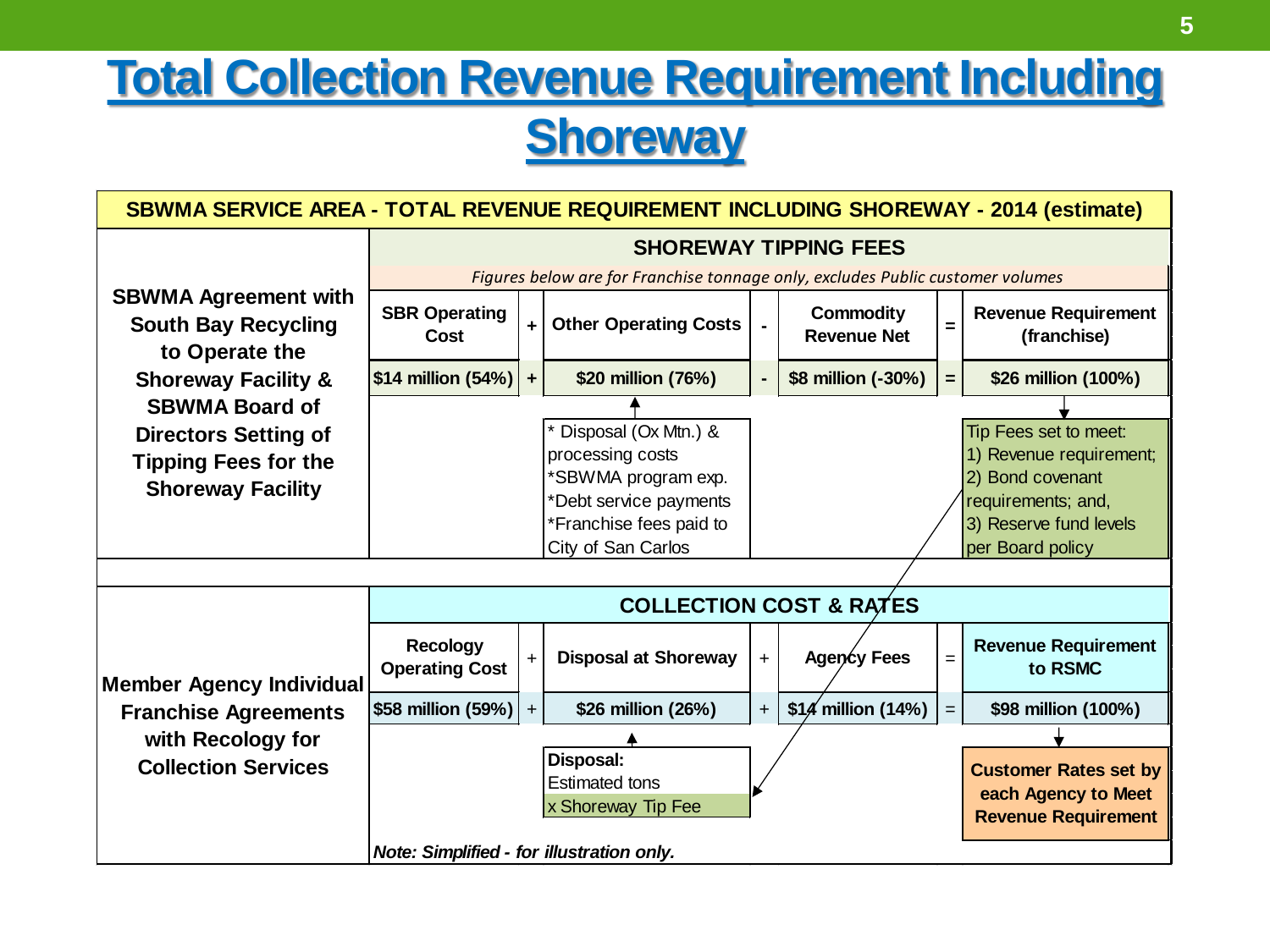#### **Contractor Annual Cost Adjustment Process**

| <b>SBWMA - CONTRACTOR ANNUAL COST ADJUSTMENT PROCESS</b>    |   |                                                                   |          |                                                                                   |  |  |  |
|-------------------------------------------------------------|---|-------------------------------------------------------------------|----------|-----------------------------------------------------------------------------------|--|--|--|
|                                                             |   |                                                                   |          |                                                                                   |  |  |  |
| <b>2013 APPROVED COSTS</b><br>(not actual costs)            |   | <b>ADJUSTMENT</b>                                                 |          | 2014 CONTRACTOR<br><b>COMPENSATION</b>                                            |  |  |  |
| <b>CBA</b><br>(wages & benefits)                            |   | Index adjustment beginning<br>Rate Year 2014                      | $=$      | Base plus Adjustment                                                              |  |  |  |
| <b>Other Cost</b>                                           | ÷ | Index                                                             |          | Base plus Adjustment                                                              |  |  |  |
| Fuel                                                        | ÷ | Index                                                             | $\equiv$ | Base plus Adjustment                                                              |  |  |  |
| Depreciation                                                | ÷ | No Change                                                         | $\equiv$ | Last Year's Depreciation                                                          |  |  |  |
| <b>Allowable Profit</b>                                     |   |                                                                   |          | Profit calculated on total<br>approved costs at<br>Operating ratio in<br>Proposal |  |  |  |
|                                                             |   |                                                                   |          |                                                                                   |  |  |  |
| <b>Contractor Pass-Through Cost</b>                         |   |                                                                   |          |                                                                                   |  |  |  |
| Interest                                                    |   | Interest is fixed on sliding scale<br>based on final capital cost |          | <b>Annual Interest Expense</b><br>per Interest Schedule                           |  |  |  |
| Other                                                       |   | Actual cost; i.e., regulatory<br>fees, etc.                       |          | <b>Actual Cost</b>                                                                |  |  |  |
| 2013 TOTAL BASE<br><b>CONTRACTOR</b><br><b>COMPENSATION</b> | ÷ | <b>Total of all Costs Above</b>                                   | Ξ        | 2014 TOTAL BASE<br><b>CONTRACTOR</b><br><b>COMPENSATION</b>                       |  |  |  |
| Note: Simplified - for illustration only.                   |   |                                                                   |          |                                                                                   |  |  |  |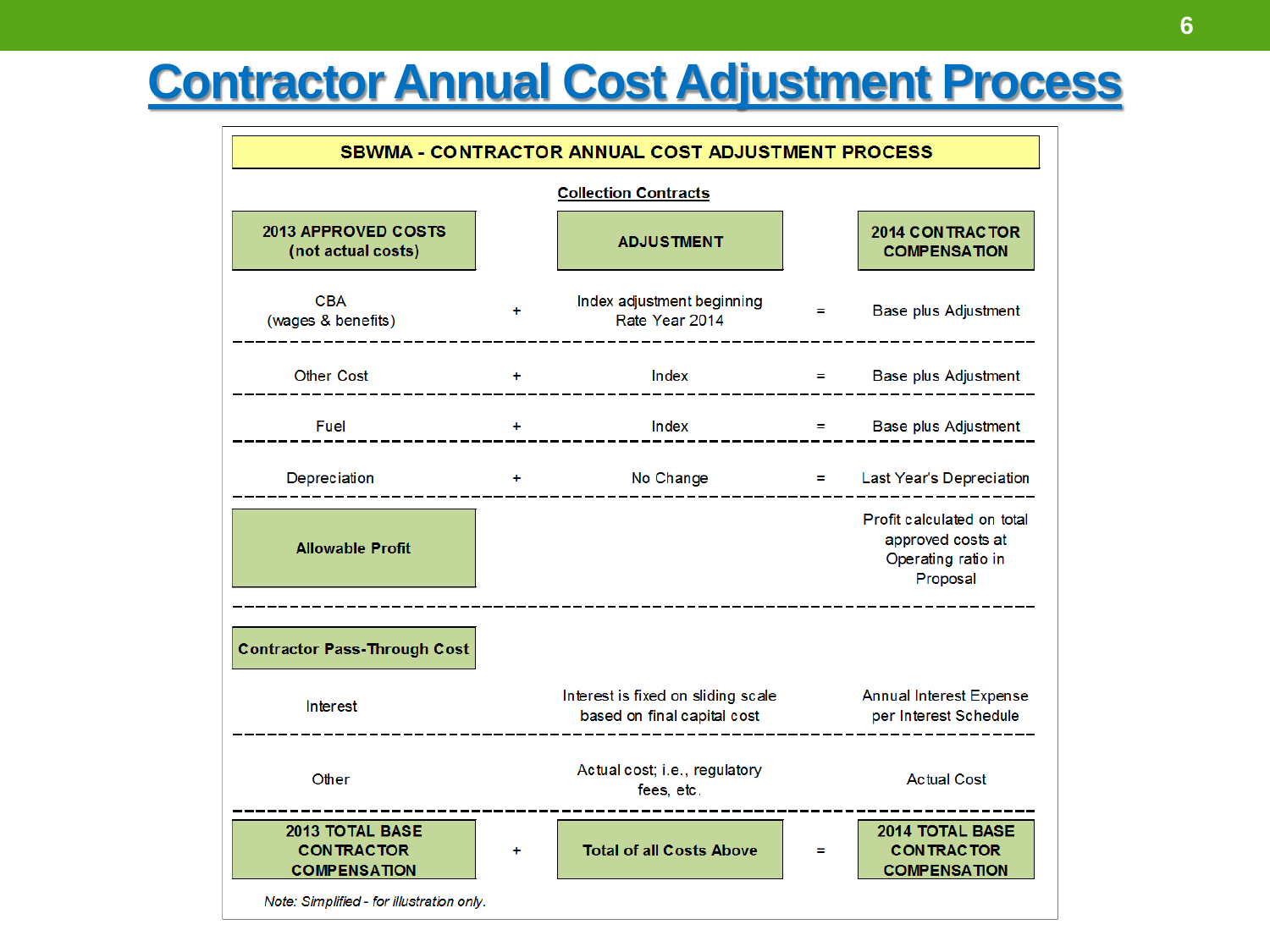# **Contractor Annual Cost Adjustment Process**

| <b>Index Adjustments to Cost Categories</b>                 |                                                           |  |  |  |  |  |
|-------------------------------------------------------------|-----------------------------------------------------------|--|--|--|--|--|
| <b>Cost Category</b>                                        | <b>Index Cost</b><br><b>Adjustment</b><br><u>for 2014</u> |  |  |  |  |  |
| CBA & non-CBA Wages & Benefits                              | 1.93%                                                     |  |  |  |  |  |
| <b>Worker's Compensation insurance</b>                      | 1.96%                                                     |  |  |  |  |  |
| Fuel                                                        | $-0.75%$                                                  |  |  |  |  |  |
| <b>Other Operating Expense</b><br>$(80\% \text{ of Index})$ | 1.35%                                                     |  |  |  |  |  |

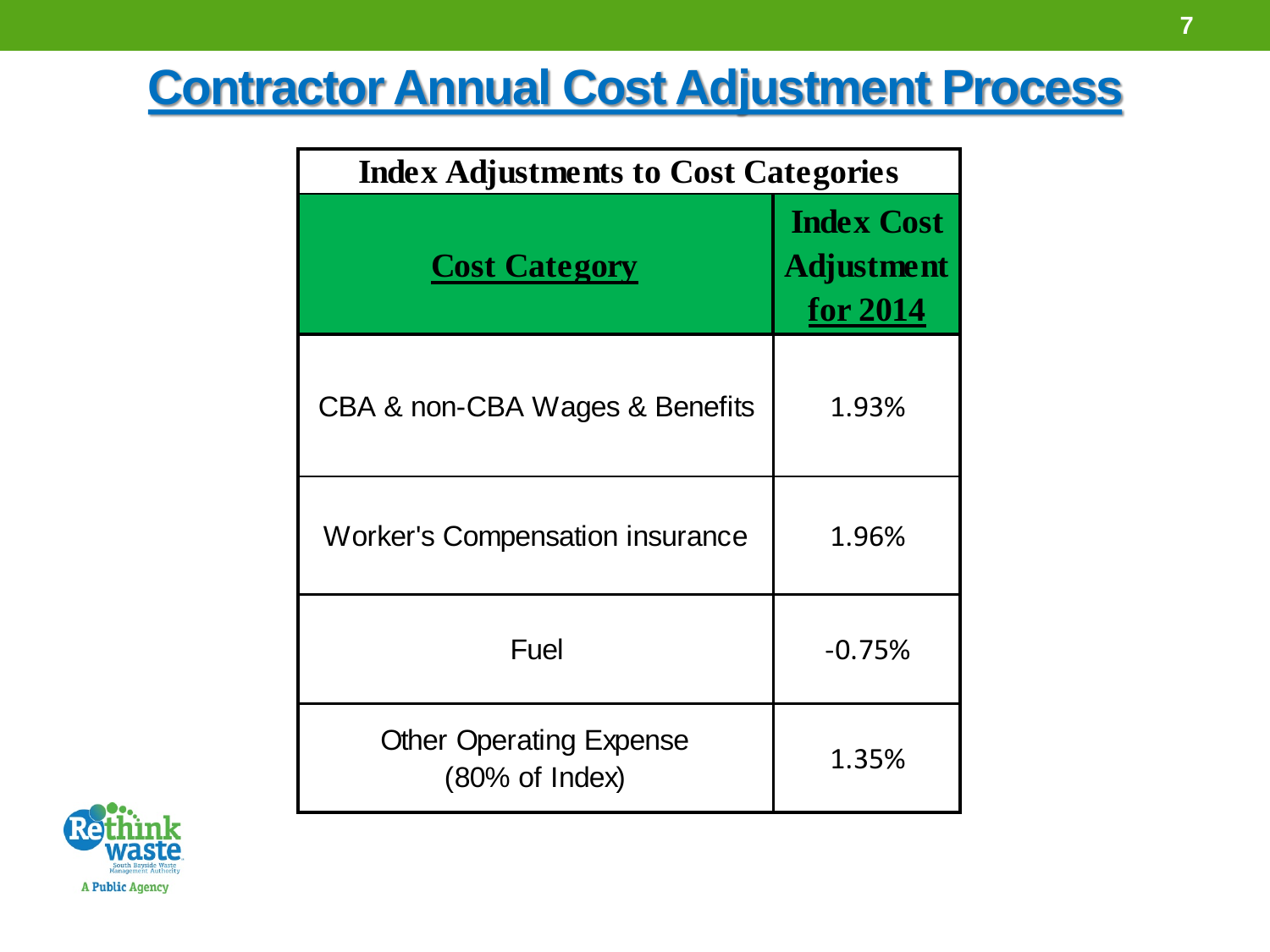# **2014 Contractor Base Compensation Adjustment**

|                                            | 2013         | 2014         | 2013 vs. 2014 |            |               |  |
|--------------------------------------------|--------------|--------------|---------------|------------|---------------|--|
| <b>RECOLOGY COMPENSATION DETAIL</b>        |              |              | % of Total    |            | $\frac{0}{0}$ |  |
|                                            | <b>Costs</b> | <b>Costs</b> | Cost          | \$ Change  | <b>Change</b> |  |
| <b>Annual Cost of Operations</b>           |              |              |               |            |               |  |
| <b>Total Direct Labor Costs</b>            | 24,339,540   | 24,776,127   | 43.0%         | 436,588    | 1.8%          |  |
| <b>Direct Fuel Costs</b>                   | 4,249,910    | 4,218,052    | 7.3%          | (31, 859)  | $-0.7%$       |  |
| <b>Other Direct Costs</b>                  | 2,097,376    | 2,125,690    | 3.7%          | 28,315     | 1.4%          |  |
| <b>Total Depreciation</b>                  | 5,899,342    | 5,899,342    | 10.2%         |            | 0.0%          |  |
| <b>Indirect Costs</b>                      | 12,439,844   | 12,639,666   | 22.0%         | 199,822    | 1.6%          |  |
| <b>Indirect Depreciation</b>               | 152,451      | 152,451      | 0.3%          |            | 0.0%          |  |
| <b>Implementation Cost Amortization</b>    | 187,175      | 187,175      | 0.3%          |            | 0.0%          |  |
| <b>Total Annual Cost of Operations</b>     | 49,365,638   | 49,998,504   | 86.8%         | 632,865    | 1.3%          |  |
| <b>Profit</b>                              | 5,182,028    | 5,248,462    | 9.1%          | 66,433     | 1.3%          |  |
| <b>Operating Ratio</b>                     | 90.5%        | 90.5%        |               |            |               |  |
| <b>Total Operating Costs</b>               | 54,547,667   | 55,246,965   | 96.0%         | 699,299    | 1.3%          |  |
| <b>Contractor Pass-Through Costs</b>       |              |              |               |            |               |  |
| <b>Interest Expense</b>                    | 2,498,648    | 2,224,726    | $3.9\%$       | (273, 922) | $-11.0\%$     |  |
| Interest Expense on Implementation Cost    | 82,589       | 73,498       | 0.1%          | (9,091)    | $-11.0\%$     |  |
| <b>Contract Changes to Hillsborough</b>    | (406, 737)   | (416, 446)   | $-0.7%$       | (9,709)    | 2.4%          |  |
| <b>Total Contractor Pass-Through Costs</b> | 2,174,500    | 1,881,778    | 3.3%          | (292, 722) | $-13.5%$      |  |
| <b>BASE CONTRACTOR'S COMPENSATION</b>      | 56,722,167   | 57,128,743   | 99.2%         | 406,577    | 0.7%          |  |

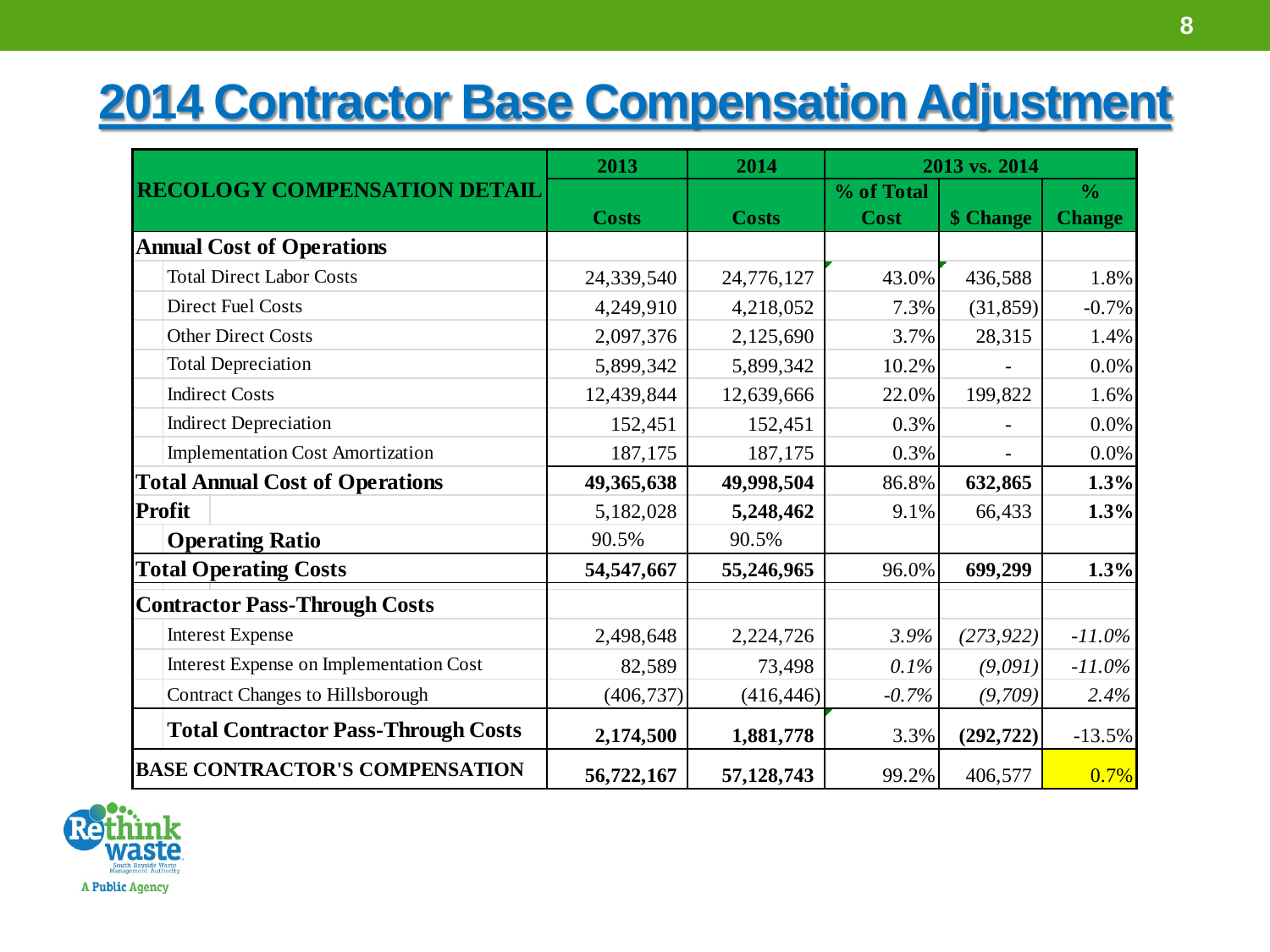#### **Cost Allocation Process**



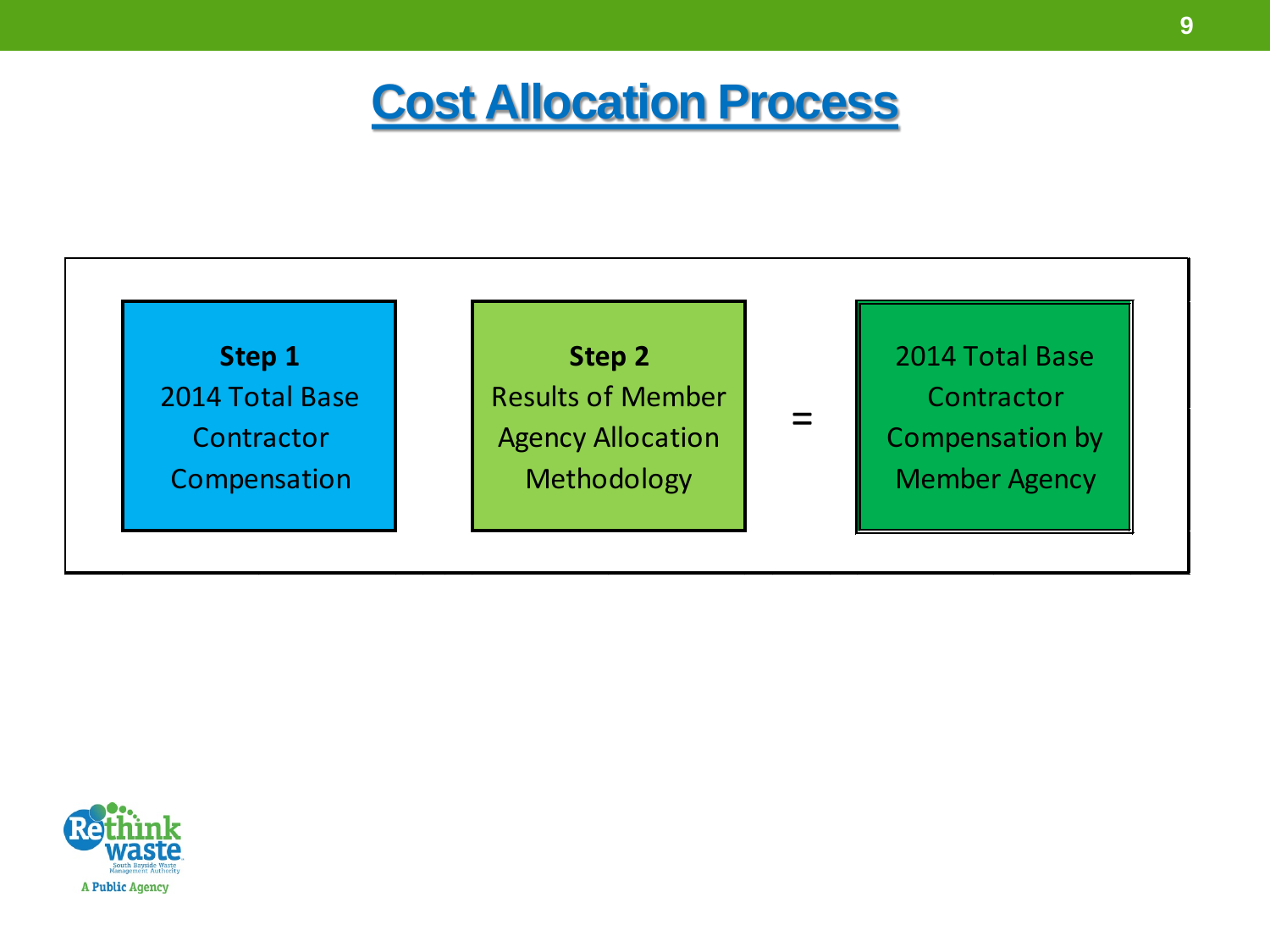# **Cost Allocation Methodology**



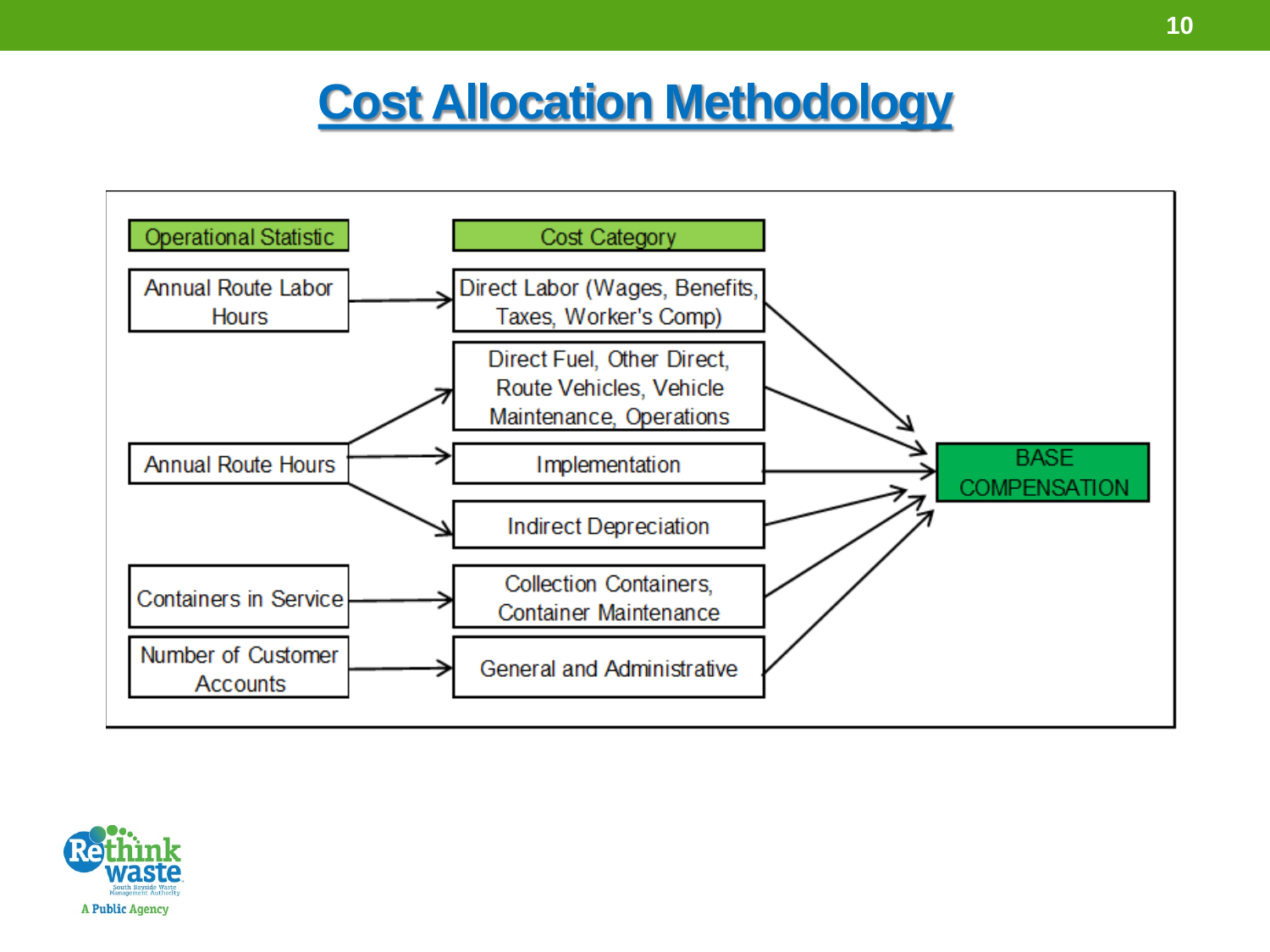# **Results of Cost Allocation Process**

|                                                                                                                                                                          | 2013                             | 2013                | 2014                             | 2014                | <b>Comparison of 2013 vs. 2014</b><br><b>Cost Allocation</b> |                                 |                                |
|--------------------------------------------------------------------------------------------------------------------------------------------------------------------------|----------------------------------|---------------------|----------------------------------|---------------------|--------------------------------------------------------------|---------------------------------|--------------------------------|
| <b>Member Agency</b>                                                                                                                                                     | <b>Cost</b><br><b>Allocation</b> | <b>Allocation %</b> | <b>Cost</b><br><b>Allocation</b> | <b>Allocation %</b> | <b>Allocation %</b><br><b>Change</b>                         | <b>Cost</b><br><b>Change \$</b> | <b>Cost</b><br><b>Change %</b> |
| Atherton                                                                                                                                                                 | 1,398,175<br>\$                  | 2.46%               | \$1,493,330                      | 2.61%               | 0.149%                                                       | \$95,155                        | 6.8%                           |
| <b>Belmont</b>                                                                                                                                                           | $\mathfrak{S}$<br>3,673,265      | 6.48%               | \$3,641,345                      | 6.37%               | $-0.102%$                                                    | $-$ \$31,920                    | $-0.9\%$                       |
| <b>Burlingame</b>                                                                                                                                                        | \$<br>5,554,239                  | 9.79%               | \$5,642,840                      | 9.88%               | 0.085%                                                       | \$88,602                        | 1.6%                           |
| East Palo Alto                                                                                                                                                           | $\mathfrak{S}$<br>2,316,529      | 4.08%               | \$2,352,562                      | 4.12%               | 0.034%                                                       | \$36,033                        | 1.6%                           |
| <b>Foster City</b>                                                                                                                                                       | 3,438,581<br>$\mathcal{L}$       | 6.06%               | \$3,610,222                      | 6.32%               | 0.257%                                                       | \$171,640                       | 5.0%                           |
| Hillsborough                                                                                                                                                             | \$<br>1,941,523                  | 3.42%               | \$1,986,827                      | 3.48%               | 0.055%                                                       | \$45,304                        | 2.3%                           |
| Menlo Park                                                                                                                                                               | $\mathcal{L}$<br>5,778,329       | 10.19%              | \$5,757,025                      | 10.08%              | $-0.110%$                                                    | $-$ \$21,304                    | $-0.4%$                        |
| North Fair Oaks                                                                                                                                                          | \$<br>1,676,530                  | 2.96%               | \$1,684,143                      | 2.95%               | $-0.008%$                                                    | \$7,613                         | 0.5%                           |
| Redwood City                                                                                                                                                             | \$10,241,677                     | 18.06%              | \$10,163,353                     | 17.79%              | $-0.266%$                                                    | $-$ \$78,324                    | $-0.8\%$                       |
| San Carlos                                                                                                                                                               | \$<br>5,218,114                  | 9.20%               | \$5,176,752                      | 9.06%               | $-0.138%$                                                    | $-$ \$41,362                    | $-0.8\%$                       |
| San Mateo                                                                                                                                                                | \$12,327,621                     | 21.73%              | \$12,457,969                     | 21.81%              | 0.073%                                                       | \$130,348                       | 1.1%                           |
| <b>West Bay Sanitary</b>                                                                                                                                                 | 1,069,442<br>\$                  | 1.89%               | 984,382<br>\$                    | 1.72%               | $-0.162%$                                                    | $-$ \$85,060                    | $-8.0\%$                       |
| County of San Mateo                                                                                                                                                      | $\mathbb{S}$<br>2,088,143        | 3.68%               | \$2,177,995                      | 3.81%               | 0.131%                                                       | \$89,852                        | 4.3%                           |
| Total Base Compensation                                                                                                                                                  | \$56,722,168                     | 100%                | \$57,128,743                     | 100%                | $0.000\%$                                                    | \$406,578                       | $0.7\%$                        |
| Figures denoted as negative represent a reduction in the cost allocation for 2014 compared to 2013. Positive numbers represent an<br>increase for 2014 compared to 2013. |                                  |                     |                                  |                     |                                                              |                                 |                                |

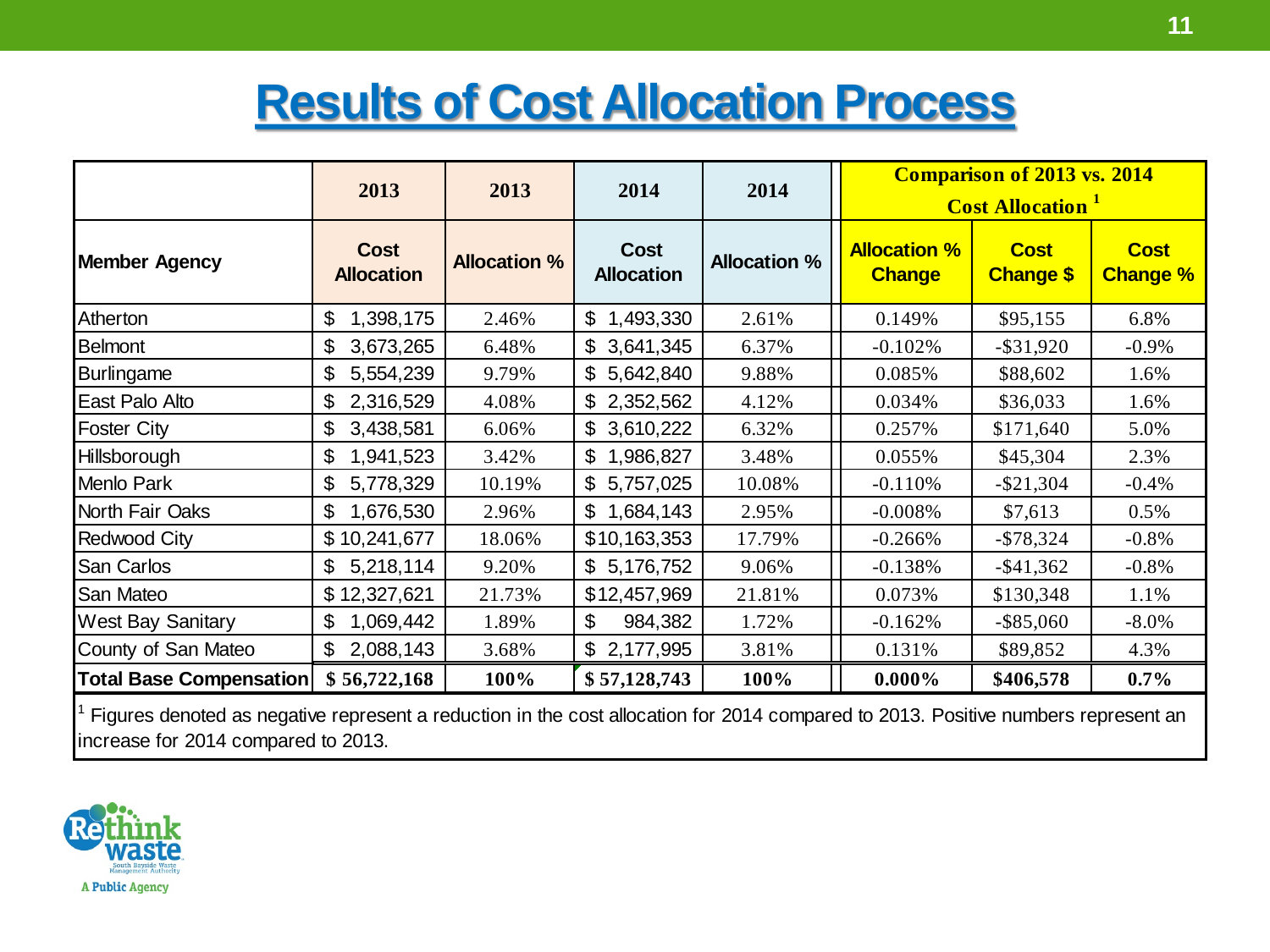## **Total Revenue Requirement**



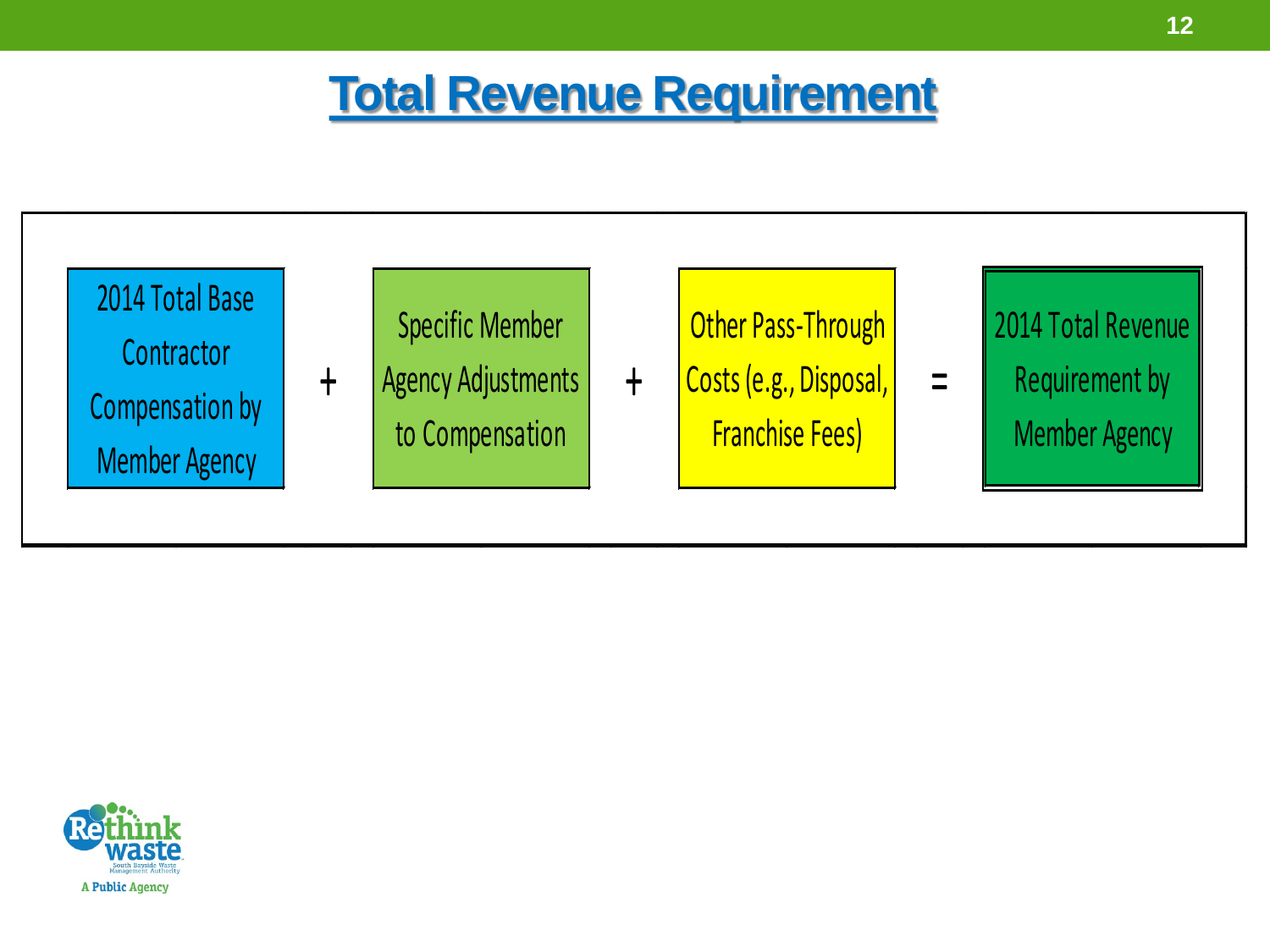## **Total Revenue Requirement**

|                                                   | 2014                            |  |  |
|---------------------------------------------------|---------------------------------|--|--|
| <b>REVENUE REQUIREMENT</b>                        | <b>Revenue &amp; Costs</b>      |  |  |
| <b>ESTIMATED REVENUE (Before Rate Adjustment)</b> | \$98,908,205                    |  |  |
| <b>BASE CONTRACTOR'S COMPENSATION</b>             | 57, 128, 743                    |  |  |
| <b>Other Adjustments</b>                          |                                 |  |  |
| Incentives/Disincentives                          | 472,171                         |  |  |
| <b>TOTAL CONTRACTOR'S COMPENSATION</b>            | $\boldsymbol{\$}$<br>57,600,914 |  |  |
| <b>Other Pass-Through Costs</b>                   |                                 |  |  |
| Disposal & Processing Fees                        | \$26,495,949                    |  |  |
| Agency Franchise & Other Fees                     | \$14,242,815                    |  |  |
| <b>Agency Specific Contract Changes</b>           | (\$14,886)                      |  |  |
| <b>Subtotal Other Pass-Through Costs</b>          | \$40,723,879                    |  |  |
| <b>TOTAL REVENUE REQUIREMENT</b>                  |                                 |  |  |
|                                                   | \$98,324,793                    |  |  |
| 2014 Estimated Surplus / <shortfall></shortfall>  | \$583,412                       |  |  |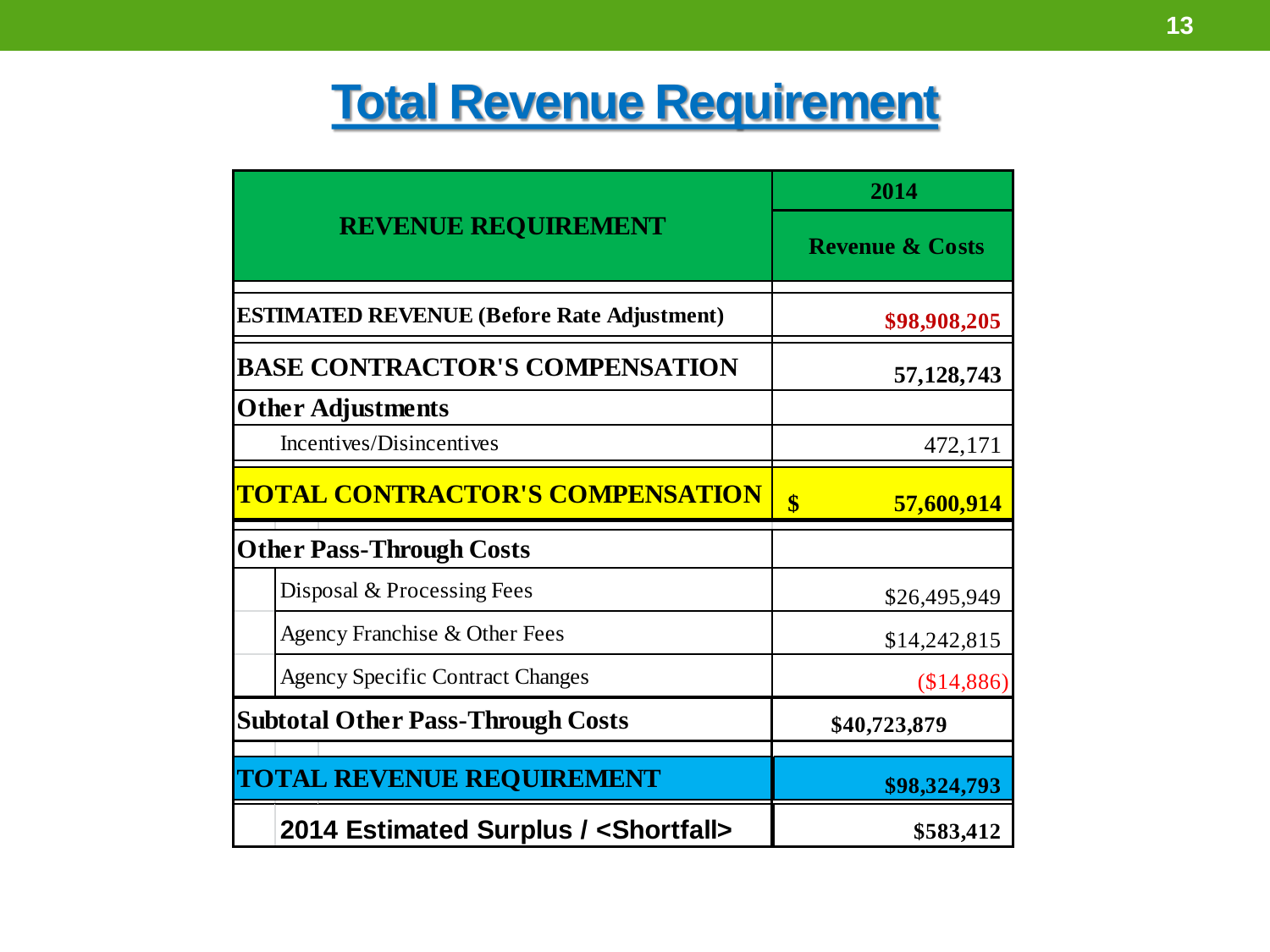#### **Total Revenue Requirement**



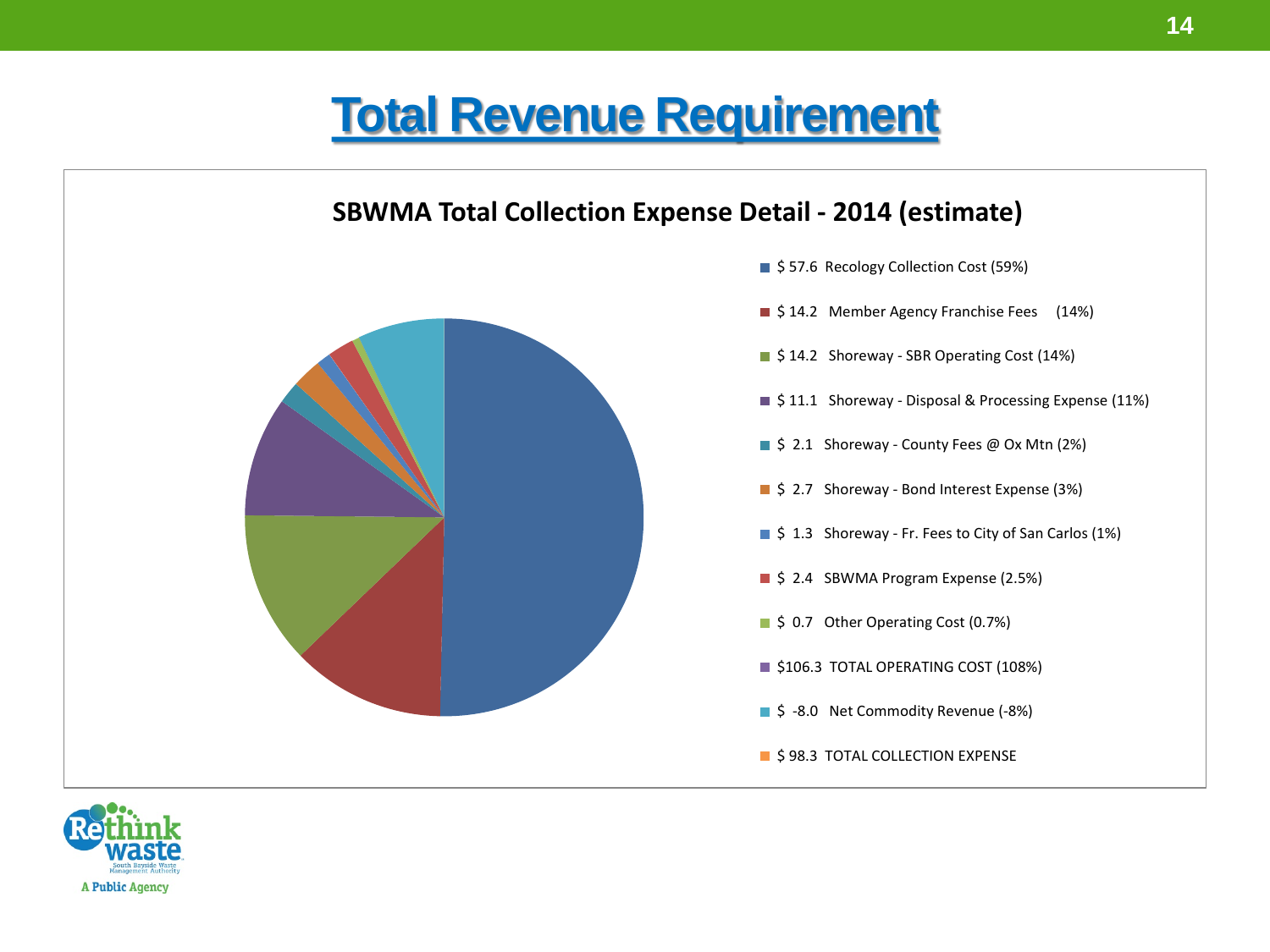#### **Revenue Reconciliation**



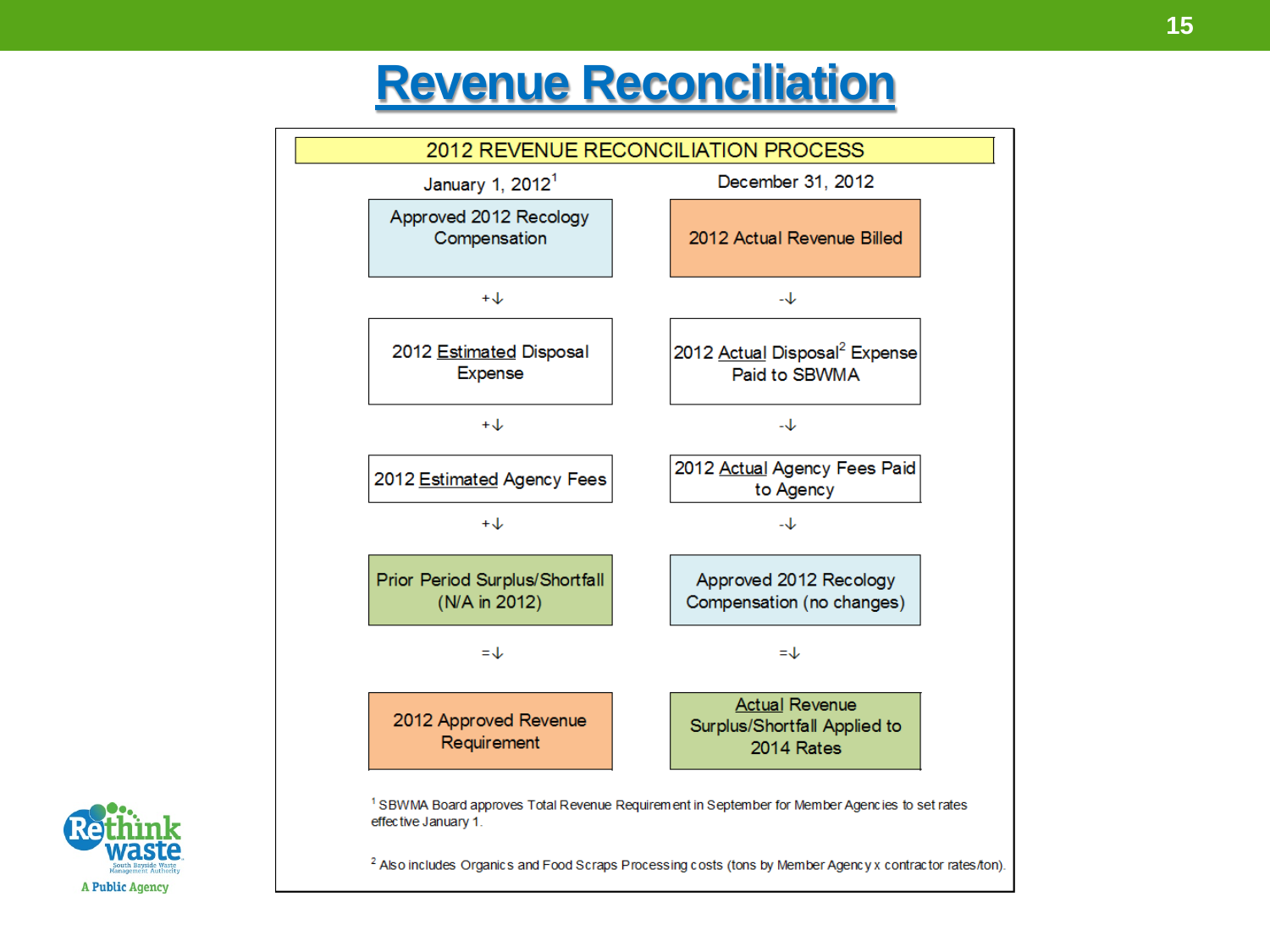# **Final Revenue Requirement**